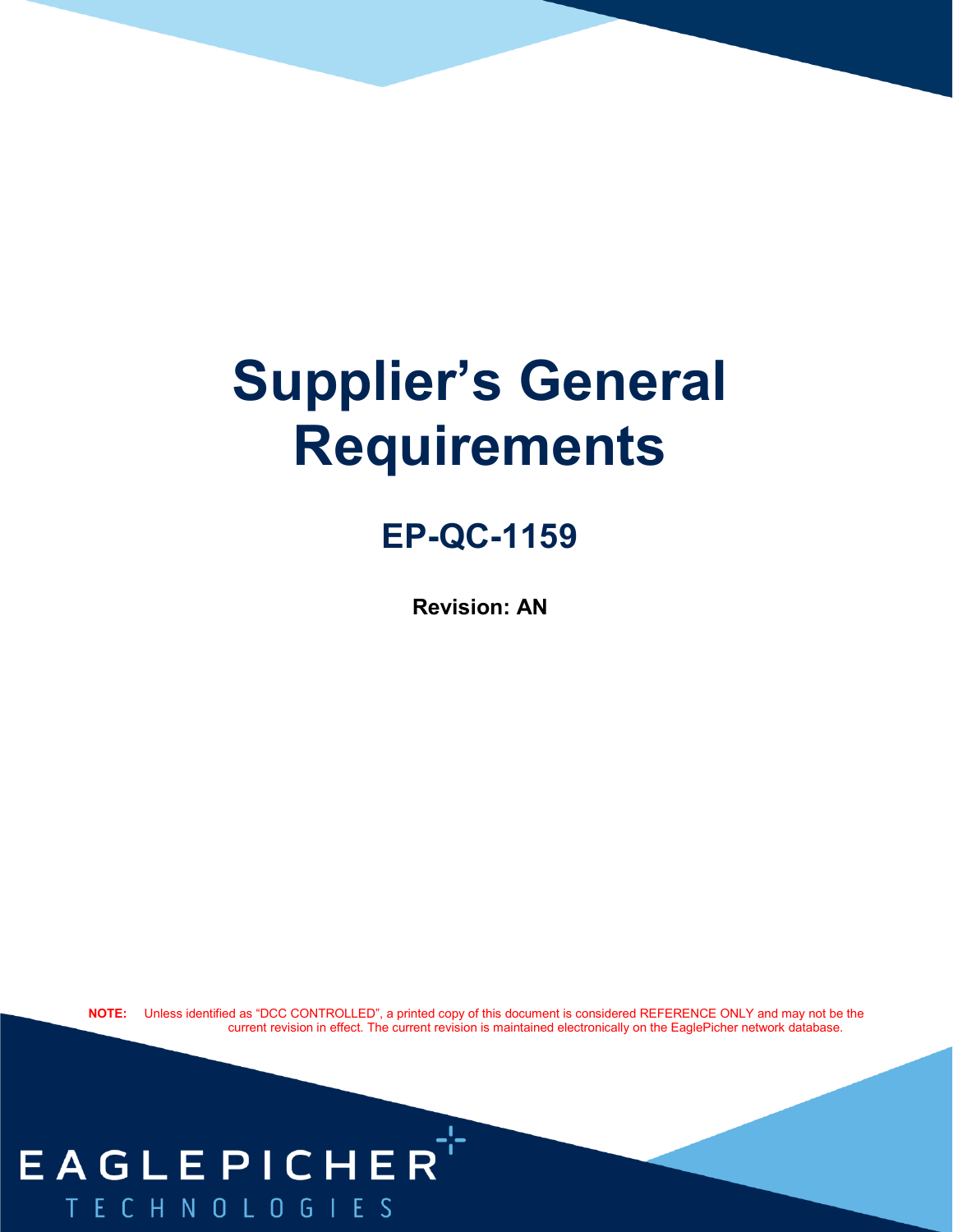#### **Revision Page**

| Revision<br>Symbol | <b>Description</b>                              | Date               |  |  |
|--------------------|-------------------------------------------------|--------------------|--|--|
| A                  | References to EP-QC-1151 Deleted                |                    |  |  |
| B                  | Paragraph 3.7, Page 3, Rewritten                | 3/16/70<br>9/13/71 |  |  |
| C                  | Paragraph 3.9.3 & 3.9.4, Added last sentence    | 5/25/77            |  |  |
| D                  | Add Paragraph to 3.14; and Add Paragraph 3.19   | 5/24/79            |  |  |
| Е                  | Added last sentence to Paragraph 3.12           |                    |  |  |
| F                  | Paragraph 1.3.2, Added last sentence            |                    |  |  |
| G                  | Added Paragraph 1.3.4. Revised Paragraph 3.15.2 |                    |  |  |
| H                  | Added Paragraph 3.20                            |                    |  |  |
| J                  | Added ** to paragraph 3.9.2                     | 9/16/93            |  |  |
| K                  | Revised per EO 64940                            | 9/28/01            |  |  |
| L                  | Revised per E.O. 67885.                         | 03/19/03           |  |  |
| M                  | Revised per E.O. 68514                          | 08/04/03           |  |  |
| N                  | Revised per E.O. 71832                          | 11/04/04           |  |  |
| P                  | Revised per E.O. 73087                          | 11/15/05           |  |  |
| R                  | Revised per E.O. 75239                          | 4/20/06            |  |  |
| Τ                  | Revised per E.C.O. 80412                        | 1/3/07             |  |  |
| U                  | Revised per E.C.O. 80679                        | 4/6/07             |  |  |
| V                  | Revised per E.C.O. 81608                        | 3/25/09            |  |  |
| W                  | Revised per ECR 1870                            | 11/25/09           |  |  |
| Y                  | Revised per ECR 2690                            | 3/4/09             |  |  |
| AA                 | Revised per ECR 3864                            | 11/17/10           |  |  |
| AB                 | Revised per ECR 4609                            | 7/5/11             |  |  |
| <b>AC</b>          | Revised per ECR 5374                            | 3/5/12             |  |  |
| AD                 | Revised per ECR 8708                            | 4/8/13             |  |  |
| AE                 | Revised per ECR 9942                            | 10/2/13            |  |  |
| AF                 | Revised per ECR 13322                           | 4/27/15            |  |  |
| AG                 | Revised per ECR 17514                           | 6/1/16             |  |  |
| AH                 | Revised per ECR 20019                           | 05/09/17           |  |  |
| AJ                 | Revised per ECR 22147                           | 03/16/18           |  |  |
| AK                 | Revised per ECR 23844                           | 11/15/18           |  |  |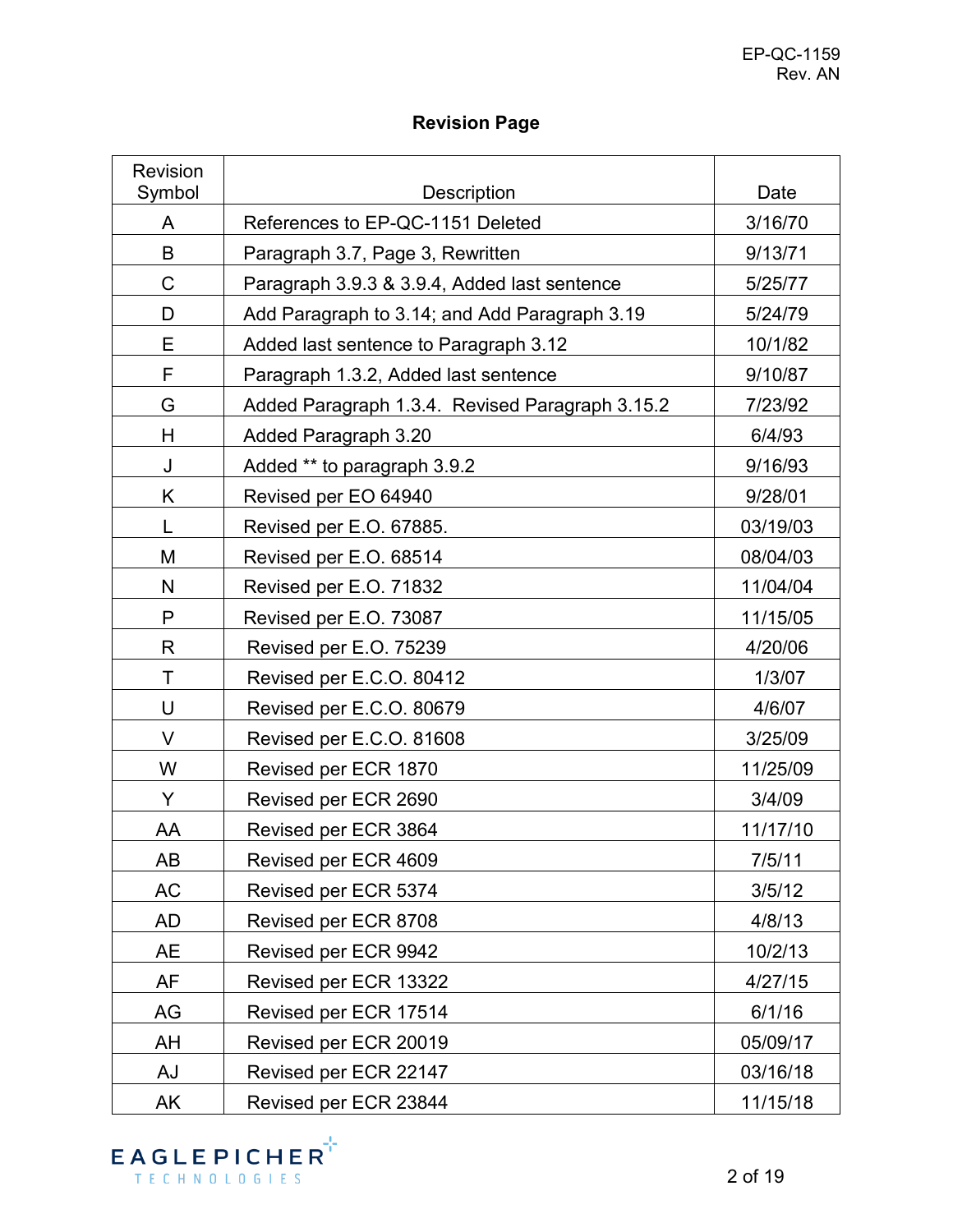| AL. | Revised per ECR 23974 | 01/22/19 |
|-----|-----------------------|----------|
| AM  | Revised per ECR 24518 | 04/04/19 |
| AN  | Revised per CR 319    | 05/11/22 |

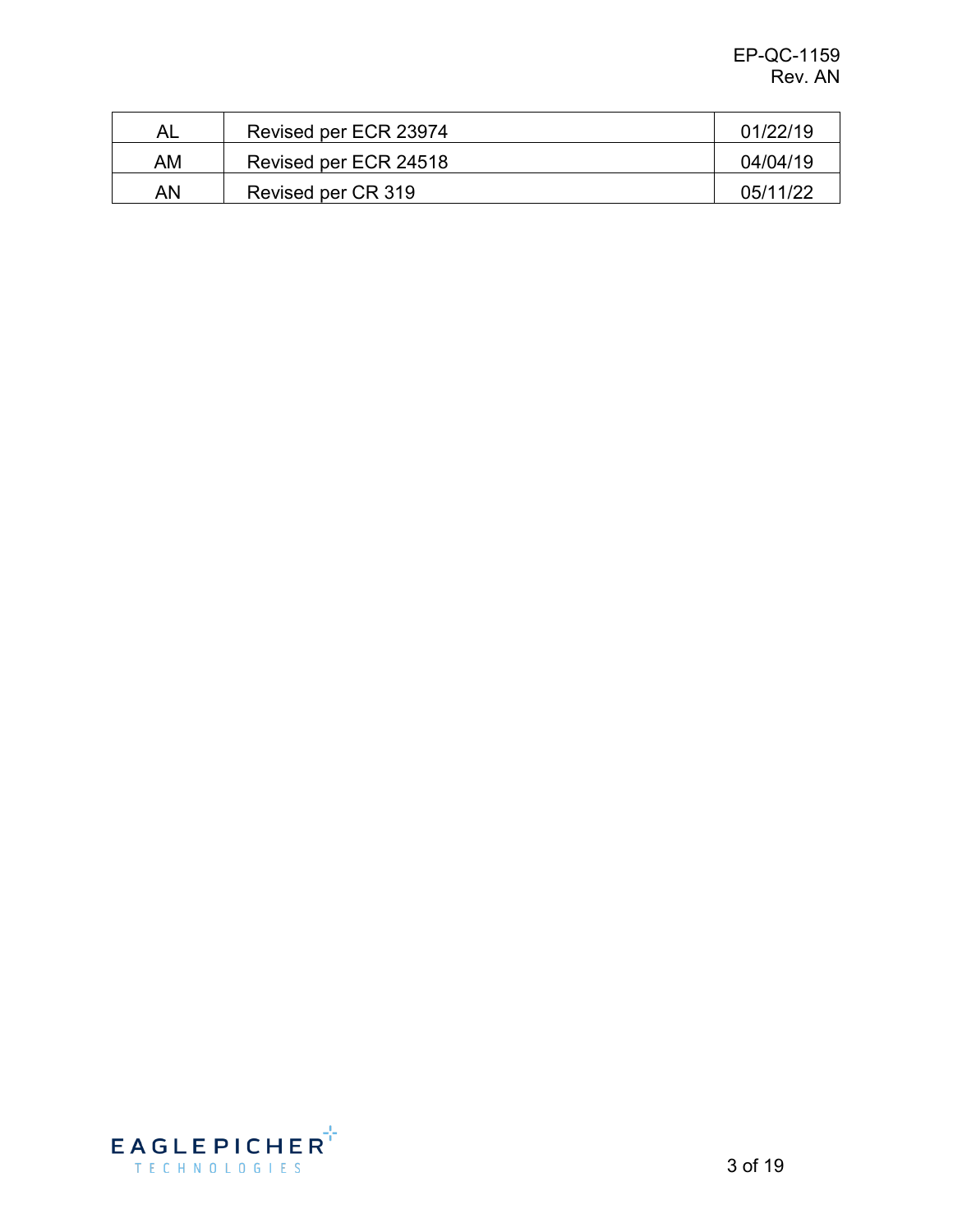#### **TABLE OF CONTENTS**

| 1.0 |      |                                                     |  |
|-----|------|-----------------------------------------------------|--|
| 2.0 |      |                                                     |  |
| 3.0 |      |                                                     |  |
|     | 3.1  |                                                     |  |
|     | 3.2  |                                                     |  |
|     | 3.3  |                                                     |  |
|     | 3.4  |                                                     |  |
|     | 3.5  |                                                     |  |
|     | 3.6  |                                                     |  |
|     | 3.7  |                                                     |  |
| 4.0 |      | SUPPLIER QUALITY ASSURANCE PROCUREMENT PROVISIONS10 |  |
|     | 4.1  |                                                     |  |
|     | 4.2  |                                                     |  |
|     | 4.3  |                                                     |  |
|     | 4.4  |                                                     |  |
|     | 4.5  |                                                     |  |
|     | 4.6  |                                                     |  |
|     | 4.7  |                                                     |  |
|     | 4.8  |                                                     |  |
|     | 4.9  |                                                     |  |
|     | 4.10 |                                                     |  |
|     | 4.11 |                                                     |  |
|     | 4.12 |                                                     |  |
|     |      |                                                     |  |
|     | 4 14 |                                                     |  |
|     | 4.15 |                                                     |  |
|     | 4.16 |                                                     |  |
| 5.0 |      |                                                     |  |
| 6.0 |      |                                                     |  |
|     | 6.1  |                                                     |  |

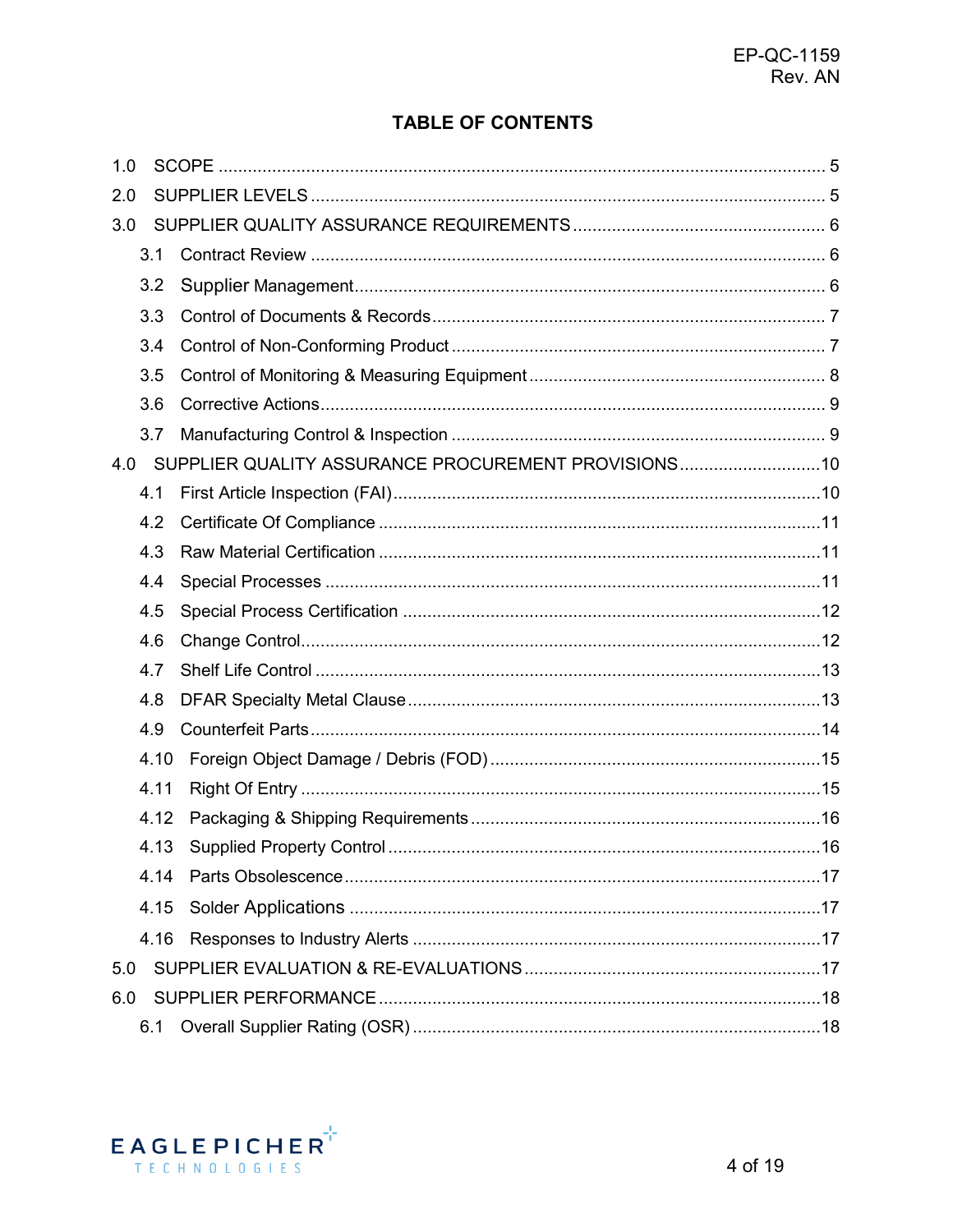#### <span id="page-4-0"></span>**1.0 SCOPE**

This document defines EaglePicher Technologies (EaglePicher) supplier's requirements to plan and control parts, materials, and services in order to assure that all specifications and contractual requirements are met. The requirements herein apply to both manufactures and distributors.

#### <span id="page-4-1"></span>**2.0 SUPPLIER LEVELS**

Supplier levels are assigned to each EaglePicher supplier based on the level of critically of products supplied. See below table for supplier levels.

| <b>LEVEL 1</b>                                                                                                                                                                                                                                                                                                                                                                                                                                                                                              | <b>LEVEL 2</b>                                                                                                                                                                                                                                                                                                                                                                                                                                                                                                                                                                                                                                                                                                             | <b>LEVEL 3</b>                                                                                                                                                                                                                                                                                                                                                                                   |  |
|-------------------------------------------------------------------------------------------------------------------------------------------------------------------------------------------------------------------------------------------------------------------------------------------------------------------------------------------------------------------------------------------------------------------------------------------------------------------------------------------------------------|----------------------------------------------------------------------------------------------------------------------------------------------------------------------------------------------------------------------------------------------------------------------------------------------------------------------------------------------------------------------------------------------------------------------------------------------------------------------------------------------------------------------------------------------------------------------------------------------------------------------------------------------------------------------------------------------------------------------------|--------------------------------------------------------------------------------------------------------------------------------------------------------------------------------------------------------------------------------------------------------------------------------------------------------------------------------------------------------------------------------------------------|--|
| <b>Suppliers providing Special</b><br><b>Processes or Critical Items for</b><br>parts, materials, or services<br>utilized in product related<br><i>items.</i>                                                                                                                                                                                                                                                                                                                                               | <b>Suppliers providing parts,</b><br>materials, or services not<br>classified Level 1, but are<br>utilized in product related<br><i>items.</i>                                                                                                                                                                                                                                                                                                                                                                                                                                                                                                                                                                             | <b>Suppliers providing non-</b><br>product related materials and<br>supplies.                                                                                                                                                                                                                                                                                                                    |  |
| Include, but are not limited to:<br>1. Fasteners (Screws, Nuts,<br>Bolts, Washers, etc.) with<br>Special Processes.<br>2. Headers (Glass-to-Metal<br>Seals)<br><b>Containers / Cell Cases</b><br>3.<br>4. Chemical Processing<br>5.<br>Welding<br>Soldering<br>6.<br><b>Nondestructive Testing</b><br>7.<br>8.<br>Plating<br><b>Heat Treating</b><br>9.<br>10. Sole Source Suppliers<br>11. Electronic Components<br>12. OEM / OEM-Authorized /<br>Franchised distributor of<br>Electronic Component Parts. | Include, but are not limited to:<br><b>Machined Products</b><br>1.<br>2.<br><b>Molded Products</b><br>3.<br>Raw Materials (Metals,<br>Chemicals, Powders, etc).<br><b>COTS Fasteners (Screws,</b><br>4.<br>Nuts, Bolts, Washers, etc.)<br>Solder and Flux<br>5.<br>6.<br>Labels<br>7.<br><b>Shrink Tubing</b><br>8.<br>Wire<br>Potting and Adhesive<br>9.<br>Material<br>10. Insulating and Separating<br>Components<br>11. Electrodes<br>12. Tubing<br>13. COTS items<br>14. Machined tooling,<br>acceptance gages and/or<br>dies used to control product<br>(form, fit or function) related<br>items.<br>15. Calibration Service<br>Providers.<br>16. Testing Service providers<br>other than Nondestructive<br>Testing. | Include, but not limited to:<br>1.<br><b>Janitorial Supplies</b><br>2.<br><b>Office Supplies</b><br>3.<br><b>Computer/Copier Supplies</b><br>4.<br>Gloves<br>5.<br><b>Cotton Wadding/Balls</b><br>6.<br>Packaging<br>$\overline{7}$ .<br><b>Cardboard Boxes</b><br>8.<br>All machining/metal<br>fabricated items other than<br>those listed for Level 1 or<br>Level 2. (Non-Product<br>Related). |  |

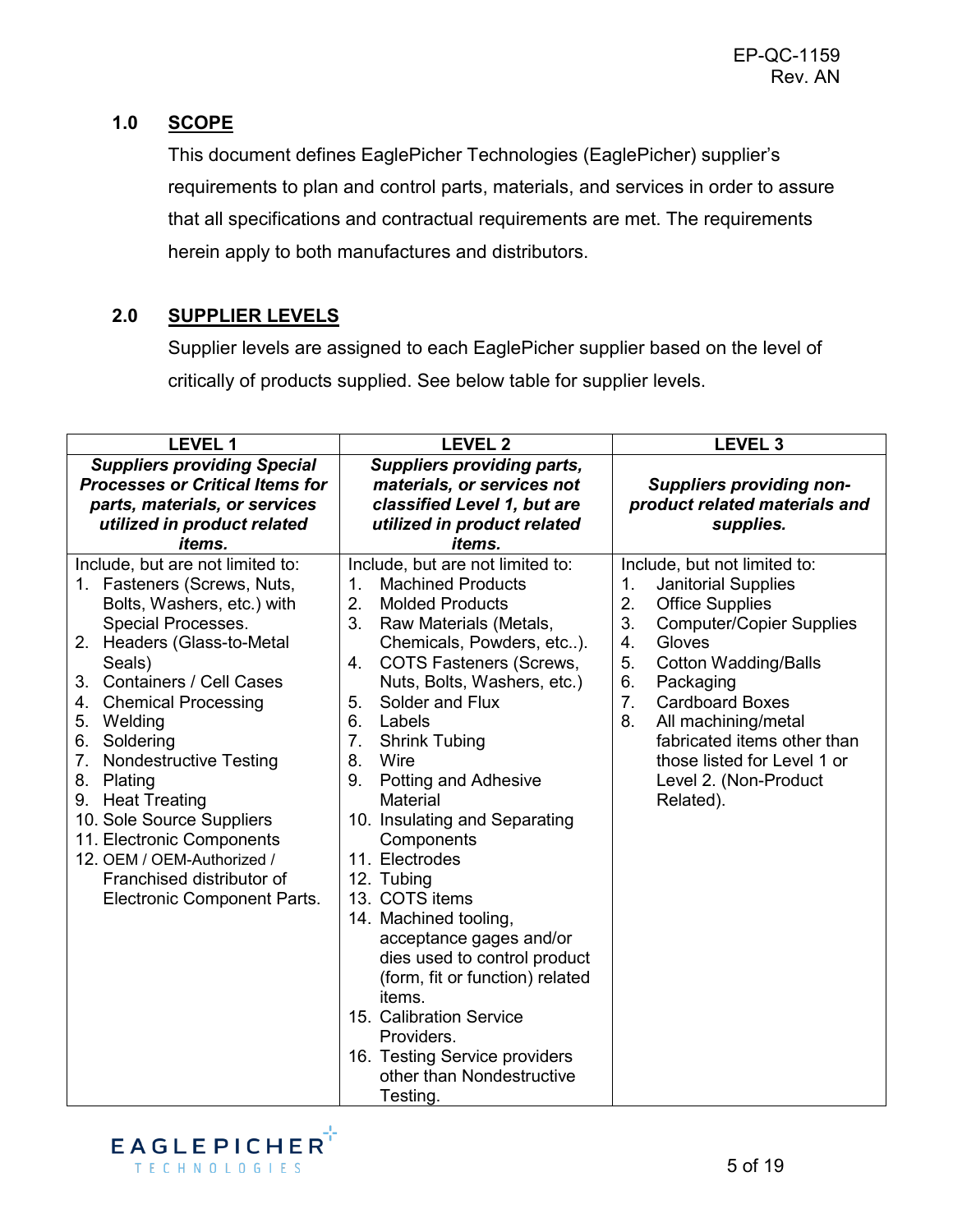#### <span id="page-5-0"></span>**3.0 SUPPLIER QUALITY ASSURANCE REQUIREMENTS**

Suppliers shall maintain at a minimum, a documented Quality Management System that meets the requirements herein.

In addition to the below quality system requirements, any Supplier providing Level 1 products / services per section 2 shall maintain a quality system certified to ISO 9001. Registration with or certification by an independent third party certification or registrar is required, evidence of such registration or certification to this quality standard shall be provided to EaglePicher upon request. Supplier shall notify EaglePicher if certification has been suspended or revoked.

In addition to the below quality system requirements, any Supplier performing calibration services shall maintain a quality system certified to ISO 17025. Registration with or certification by an independent third party certification or registrar is required, evidence of such registration or certification to this quality standard shall be provided to EaglePicher upon request. However, if providing calibration services as the manufacture, the Supplier shall only meet the quality requirements listed below.

#### <span id="page-5-1"></span>**3.1 Contract Review**

Supplier shall review all requirements related to the product which includes all flow down requirements prior to accepting any EaglePicher purchase order to ensure the Supplier has the ability to meet the requirements.

Records of contract reviews shall be maintained.

#### <span id="page-5-2"></span>**3.2 Supplier Management**

Supplier's purchasing process shall flow down applicable EaglePicher requirements of this document including any customer requirements flowed down from EaglePicher to their suppliers.

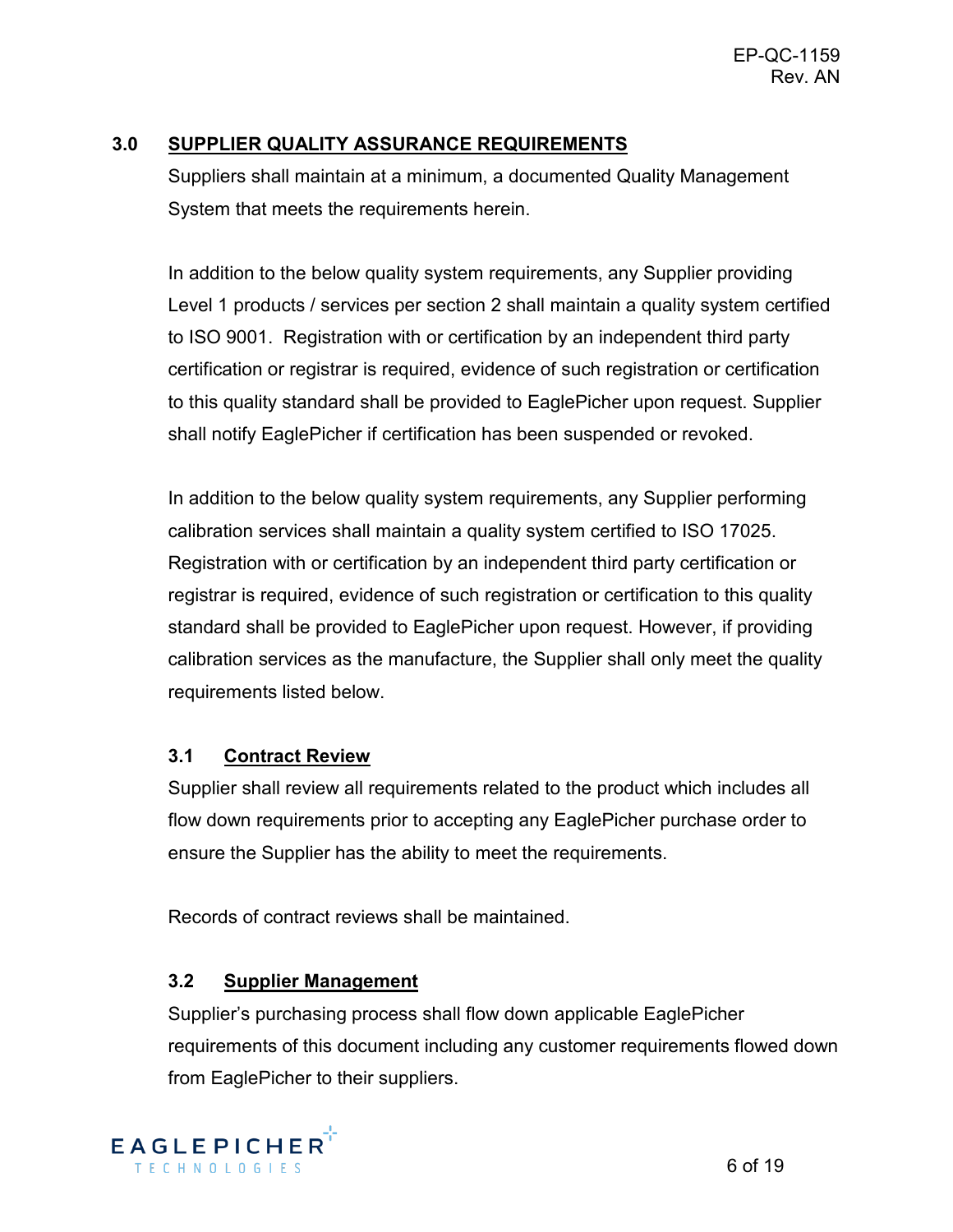Supplier shall verify that purchased product meets specified drawing and purchase order requirements.

Supplier shall have a system to select, evaluate and re-evaluate their suppliers.

Supplier shall maintain an approved supplier list.

#### <span id="page-6-0"></span>**3.3 Control of Documents and Records**

Supplier shall ensure applicable drawings, specifications, procedures, and instructions to support EaglePicher purchase orders are used and controlled for procurement, fabrication, inspection, and acceptance. Supplier shall ensure obsolete documents are promptly withdrawn from use.

Supplier shall establish and maintain records to provide evidence of conformity to purchase order requirements. Records shall remain legible, readily identifiable, and retrievable. EaglePicher shall be provided records upon request. These records shall be retained for a minimum of 7 years or as required by the purchase order. Prior to any destruction of EaglePicher records, EaglePicher shall be notified for the disposition of those records to be destroyed.

#### <span id="page-6-1"></span>**3.4 Control of Non-Conforming Product**

Supplier shall identify, segregate, and disposition articles that do not conform to purchase order requirements. Supplier shall provide prompt notification to EaglePicher if nonconforming product is identified after shipment to EaglePicher and take immediate containment and corrective actions. When non-conforming material is corrected, it shall be subject to re-verification to demonstrate conformity to the requirements.

The Supplier does not have MRB Authority and cannot use dispositions of "use as is" or "repair" without written authorization from EaglePicher. Request for

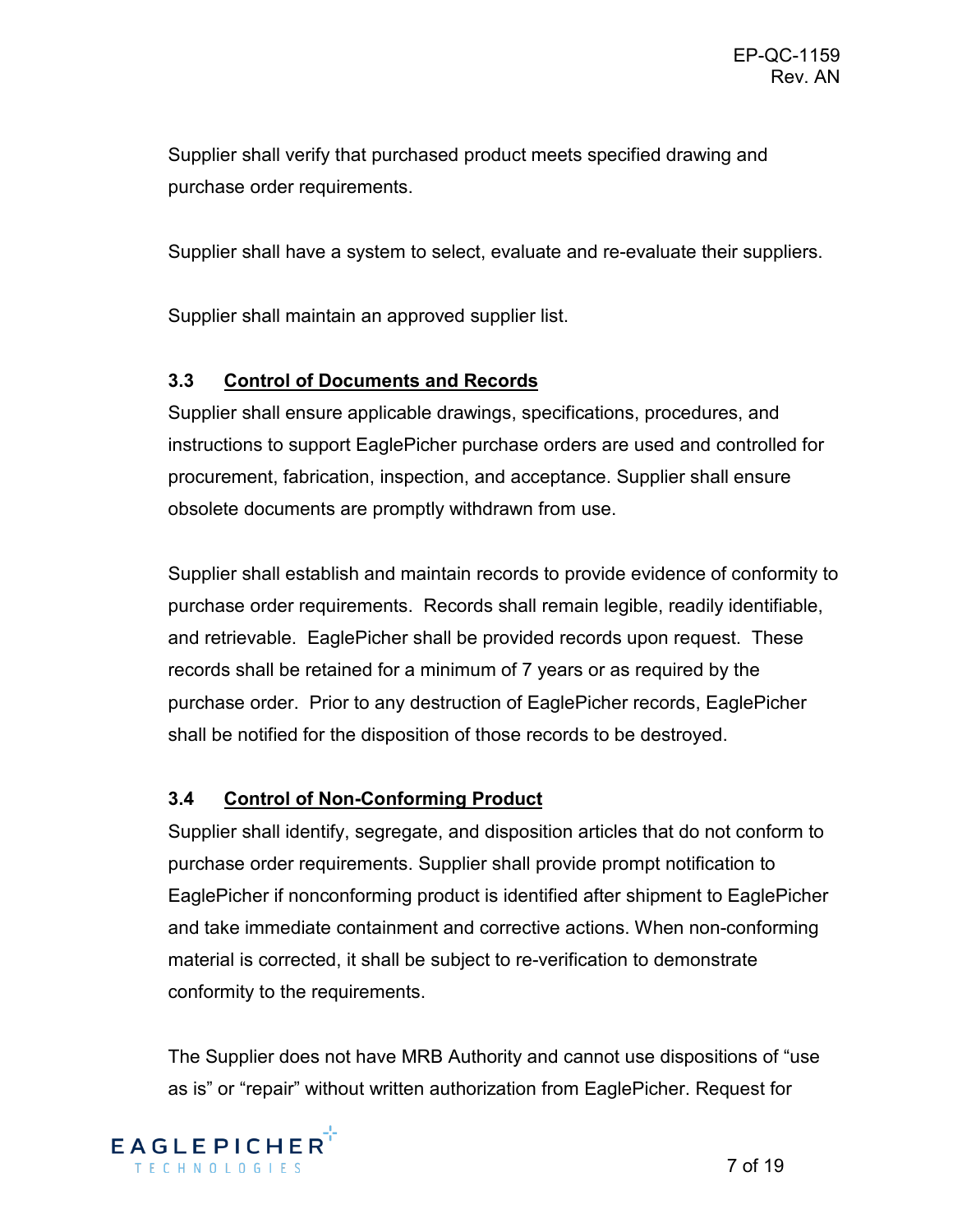waivers shall be requested on the EaglePicher Supplier Change Deviation Waiver Request (CDWR) form which can be found on the EaglePicher website at **https://www.eaglepicher.com/about-us/supply-chain/**. The Supplier shall flow this MRB Authority requirement to any sub-tiers performing work for EaglePicher.

Returned product back to the Supplier shall be reworked or replaced using the same standard manufacturing processes utilized initially when qualified. Any rework that requires non-standard work to correct returned product must first be approved by EaglePicher by submitting an EaglePicher Supplier Change Deviation Waiver Request (CDWR) form which can be found on the EaglePicher website at **https://www.eaglepicher.com/about-us/supply-chain/** which outlines the proposed rework process. All returned product reworked or replaced shall be identified as such on the Certificate of Compliance.

#### <span id="page-7-0"></span>**3.5 Control of Monitoring and Measuring Equipment**

Supplier shall have in place a system to control, calibrate, and maintain all inspection, measuring and test equipment that has the potential to affect EaglePicher product quality.

All calibration must be traceable to the National Institute of Standards and Technology (NIST).

All items calibrated shall be identified in such a way that indicates the calibration date and the due date.

The Supplier shall maintain a list of inspection equipment which shows the calibration due date and the location of each piece of equipment.

If any gauge or equipment is found to be out of tolerance during a normal scheduled calibration, the Supplier shall determine if any product built and delivered to EaglePicher has been negatively impacted. If so, the Supplier shall

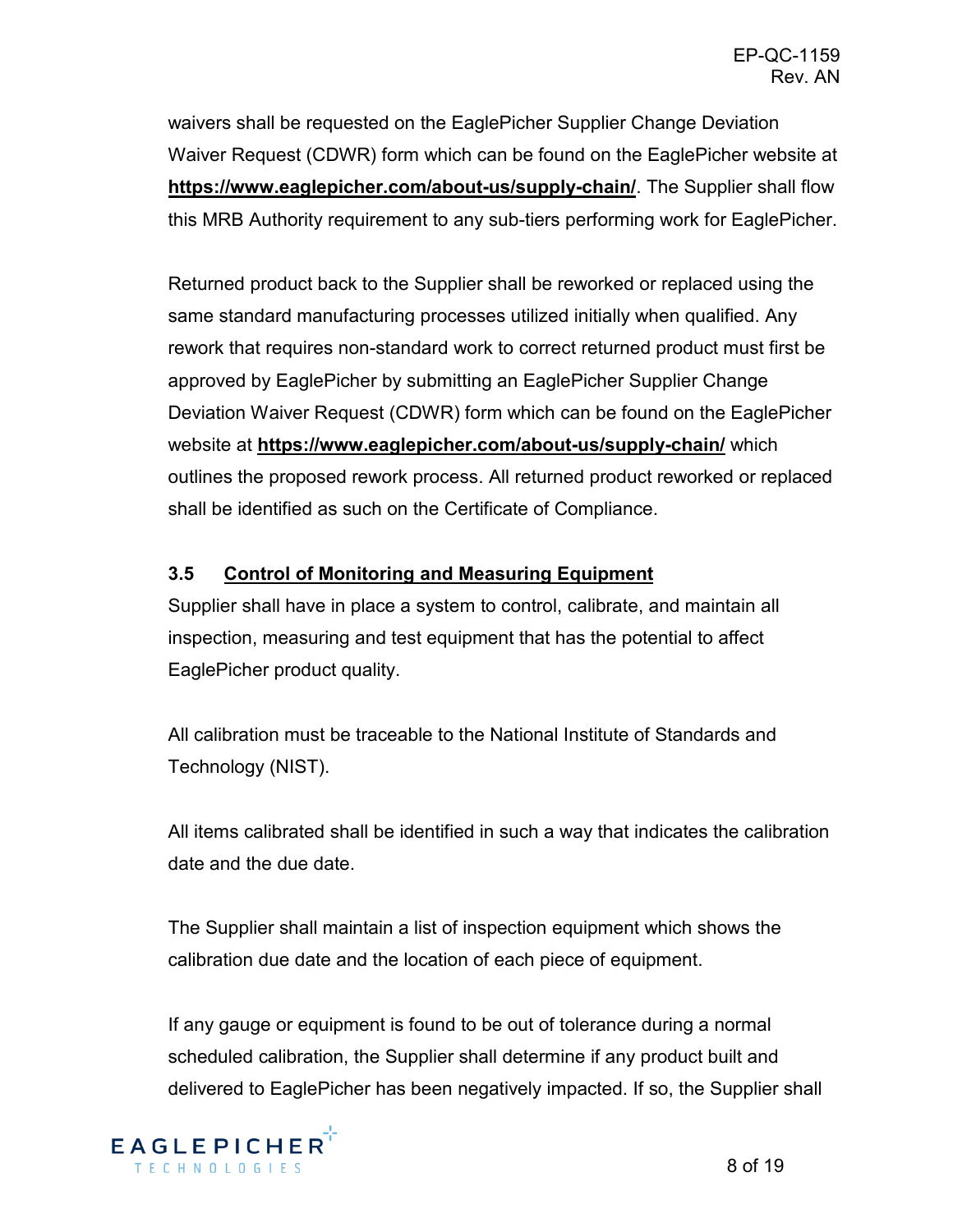notify EaglePicher immediately of the potential for a dimensionally nonconforming tool, fixture, or gauge.

#### <span id="page-8-0"></span>**3.6 Corrective Actions**

Supplier shall have a process to review non-conformances, determine the cause of non-conformances, and provide corrective action to prevent recurrence.

When non-conforming materials are found at EaglePicher, the Supplier may be issued a corrective action request. The Supplier shall take prompt action to ensure the nonconforming product is contained, root cause of the problem is identified, and proper actions are put in place to prevent recurrence in the process. An adequate corrective action plan shall be submitted to EaglePicher within 10 business days, including responsibilities and planned completion dates. EaglePicher will track completion of the action plan with the supplier.

#### <span id="page-8-1"></span>**3.7 Manufacturing Control and Inspection**

Supplier shall implement, document, and maintain procedures and work instructions, as necessary, for all employees having responsibilities for the operation of the processes that impact product quality.

Supplier shall establish a training program to train any personnel whose job function affects product quality. Suppliers shall ensure that persons are aware of their contributions to product or service conformity, their contribution to product safety, and the importance of ethical behavior.

When special processes are used by the Supplier, the Supplier will assure specification requirements, adequate facilities, appropriate procedures, and certified/qualified personnel and equipment are in place to support those special processes.

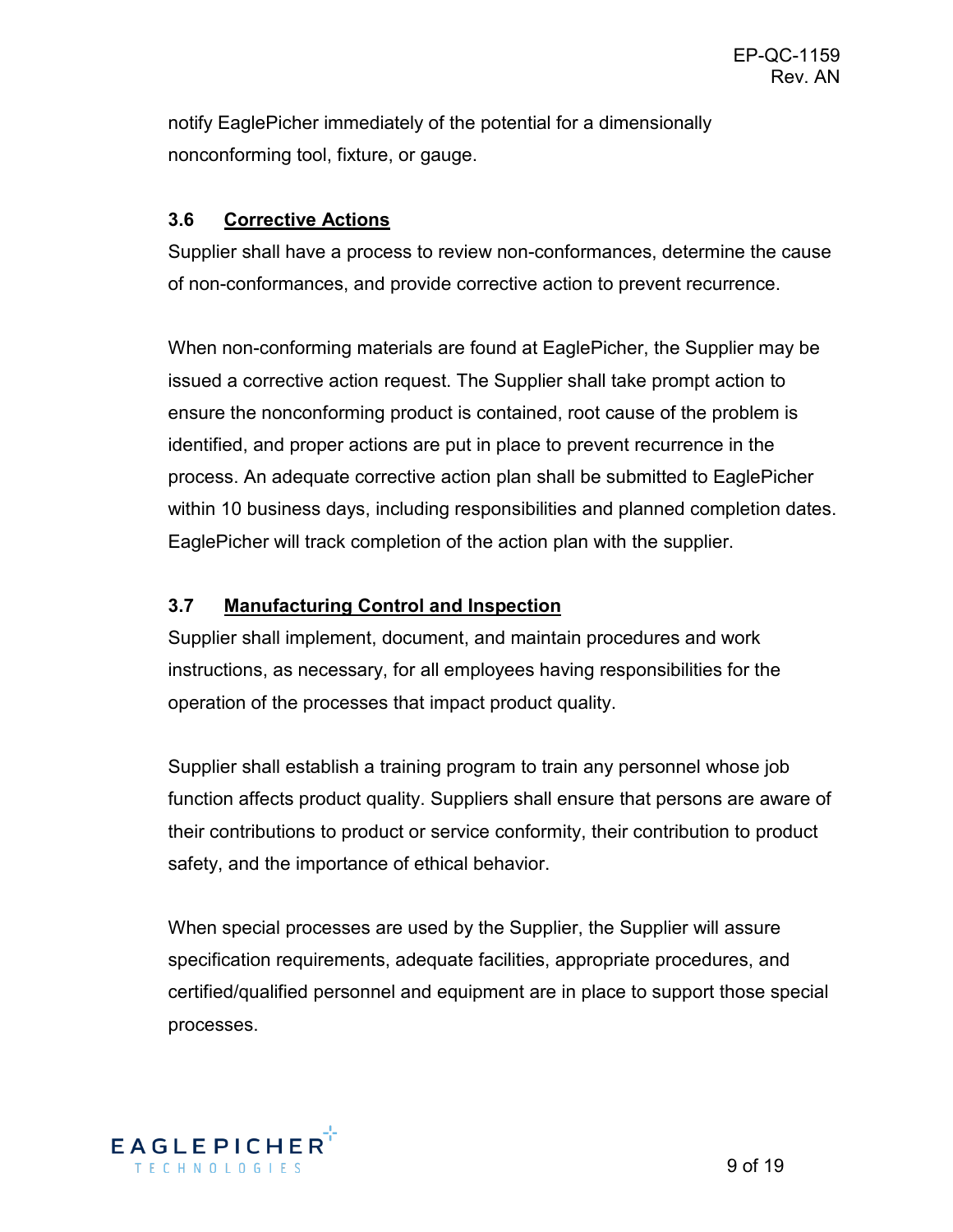Supplier shall provide for in-process and final inspection and testing to assure that manufactured product complies with EaglePicher purchase order requirements.

When the Supplier elects to use statistical methods for the acceptance of products or processes, such methods shall be in accordance with the latest revision of ANSI/ASQ Z1.4 with the criteria of lot acceptance at zero  $(C = 0)$ .

Supplier shall have a lot identification system that distinguishes one lot from another when shipping finished product. All lots shall be traceable back to the raw or component materials lots used in the manufacturing of the finished product.

### <span id="page-9-1"></span><span id="page-9-0"></span>**4.0 SUPPLIER QUALITY ASSURANCE PROCUREMENT PROVISIONS**

#### **4.1 First Article Inspection (FAI)**

A First Article Inspection (FAI) is required to initially qualify a first time build of a part. A new FAI is required whenever any of the following events occur:

- A change in design affecting fit, form, or function of the part.
- A change in manufacturing source(s), process(es), inspection method(s), location of manufacture, tooling or materials, that can potentially affect fit, form, or function.
- A change in numerical control program or translation to another media that can potentially affect fit, form, or function.
- A natural or man-made event, which may adversely affect the manufacturing process.
- A lapse in production for two years or as specified by the Purchase Order.

FAI reports require that all features and characteristics on the design specification are to be inspected and verified prior to production. Actual measured values shall be recorded as opposed to general statements of

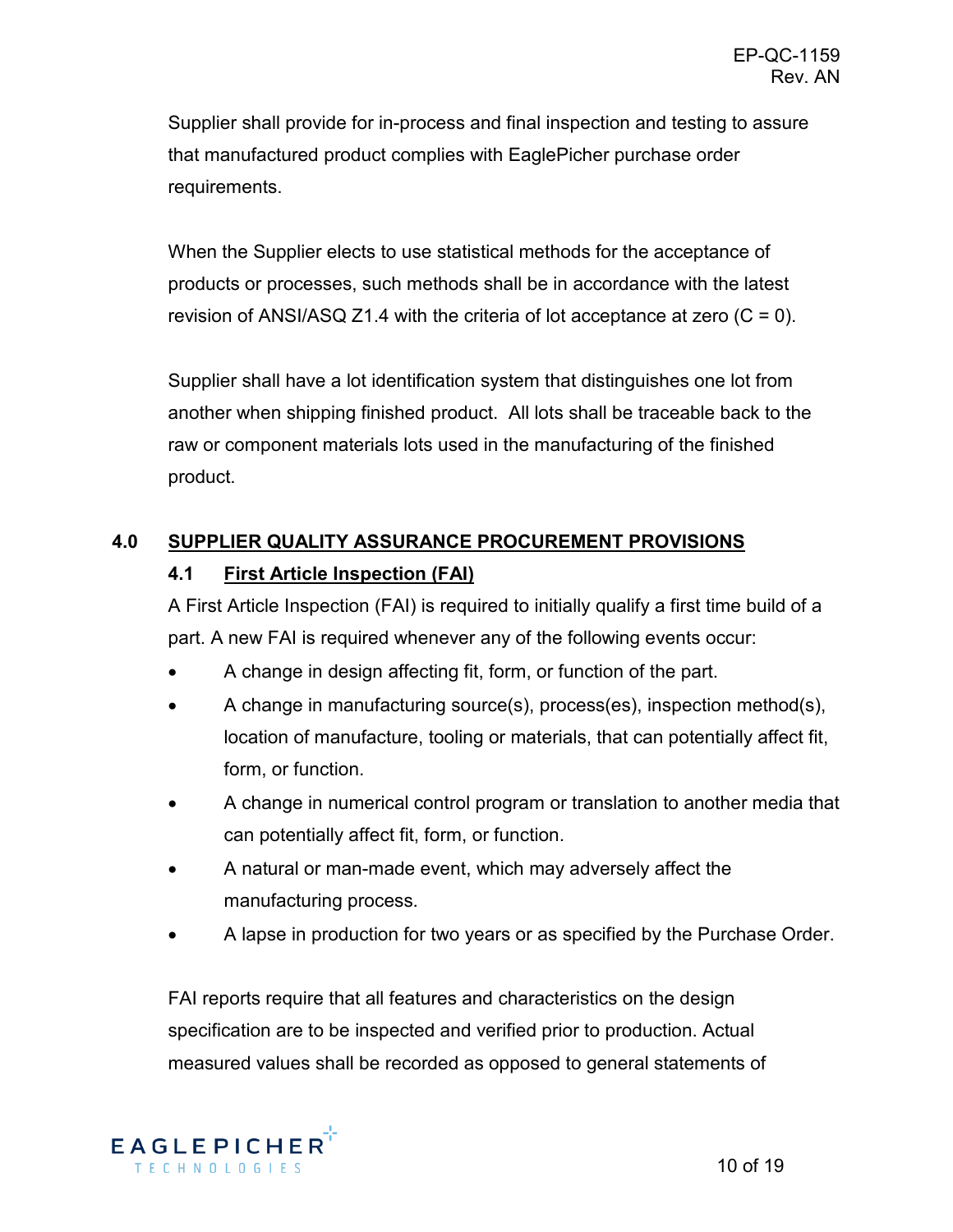conformance or other notations simply indicating acceptance. FAI shall be performed in accordance with AS9102.

#### <span id="page-10-0"></span>**4.2 Certificate Of Compliance**

Supplier shall include a Certificate of Compliance (C of C) with each shipment to EaglePicher. The C of C shall include at a minimum:

- Statement of conformance to purchase order, applicable specifications, and drawing requirements with signature of authorized representative.
- Supplier's name, address, and contact information.
- Purchase order number.
- EaglePicher part number and drawing revision.
- Statement that test results or documents verifying the conformity of product is available for review by the purchaser

Copies of all Materials Certifications shall be submitted with the C of C

Supplier shall include a Certificate of Analysis (C of A) for any raw material manufactured for EaglePicher.

OEM certification is required for all product supplied by a distributor. This OEM certification shall be sent with the Certificate of Compliance.

#### <span id="page-10-1"></span>**4.3 Raw Material Certification**

A physical / chemical test report for each raw material used shall be submitted with each shipment identifying the conforming specification, actual chemical composition and physical properties, melt, heat, batch, or lot number.

#### <span id="page-10-2"></span>**4.4 Special Processes**

Suppliers performing special processes shall have their special process approved by either EaglePicher, our Customer, or maintain NADCAP approval. If

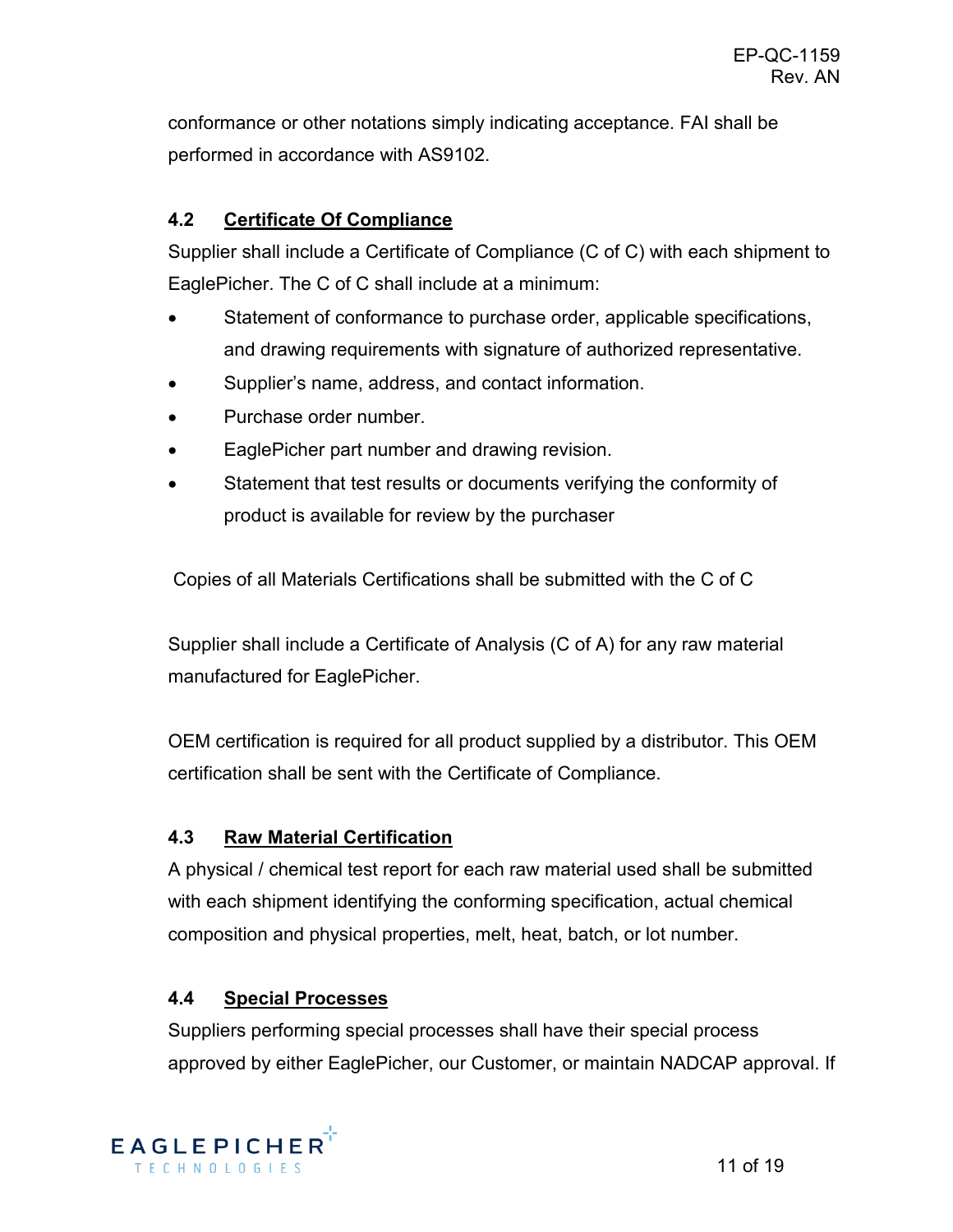customer designated or customer approved sources are flowed down by EaglePicher then the Supplier shall use those sources.

Supplier shall only use NADCAP approved sub-tiers for any subcontracted special process unless directed otherwise by EaglePicher Purchase Order. Examples of special processes include, but are not limited to; passivation, anodizing, chemical films, plating, soldering, non-destructive testing, welding, brazing, and heat treating.

#### <span id="page-11-0"></span>**4.5 Special Process Certification**

Where special processes are required per EaglePicher drawing requirements, a special process certificate shall be issued with each shipment which includes at a minimum:

- Special process specification of the special process(es) performed.
- A certification stating the special process was performed per the applicable drawing / specification requirements.
- The processing organization's name and address.
- The certificate shall contain the signature of an authorized representative.

#### <span id="page-11-1"></span>**4.6 Change Control**

Supplier shall not make any changes to their processes, manufacturing location, equipment, material, product design (or any change which may affect product design or function), sub-tier suppliers, or any purchase order requirements without specific written approval from EaglePicher.

Changes shall be requested on the EaglePicher Supplier Change Deviation Waiver Request (CDWR) form which can be found on the EaglePicher website at **https://www.eaglepicher.com/about-us/supply-chain/** 

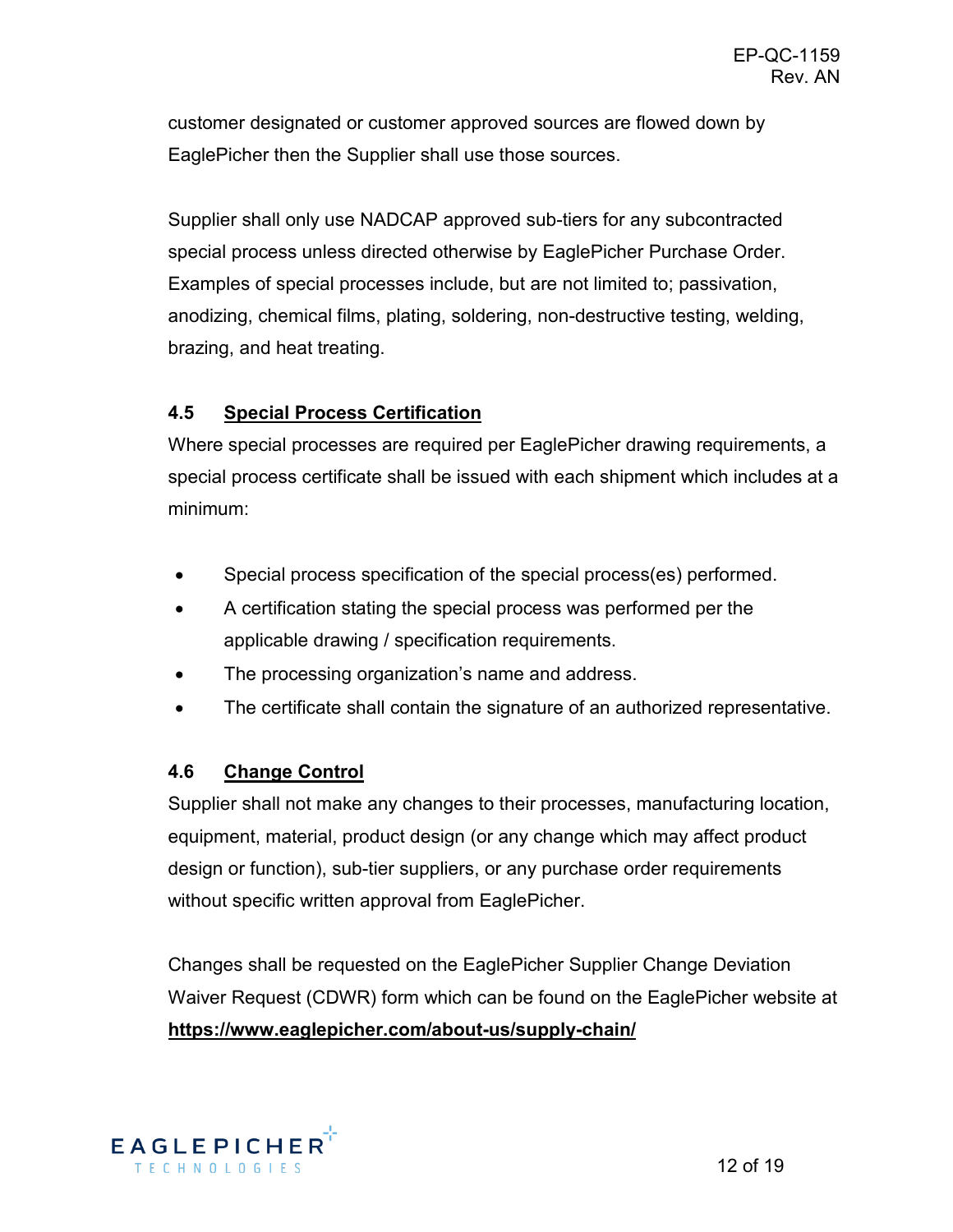This request shall be submitted to EaglePicher Buyer for proper distribution and approvals. If approval is granted, this form shall accompany supplier's Certificate of Compliance (C of C) with each shipment the request form applies to.

#### <span id="page-12-0"></span>**4.7 Shelf Life Control**

For any item that is considered age sensitive by the product's manufacture, the shipping documents shall state: a) cure or manufacturing date, (b) expiration date or shelf life, (c) lot or batch number, and d) when applicable, any special handling or storage requirements. The supplier shall assure that a minimum of 75% of the shelf life is remaining at time of receipt at EaglePicher.

#### <span id="page-12-1"></span>**4.8 DFAR Specialty Metal Clause**

If your organization is issued a purchase order from EaglePicher Defense and Space Power Division, compliance is as follows:

- Applicable Specialty Metals must be acquired from the United States or from a qualifying country per DFARS Specialty Metal Clause 252.225.7009.
- If a distributor or other supplier is the source of your material, the DFARS Specialty Metal Clause 252.225.7009 shall be flowed down.
- Supplier's Quality Assurance personnel, or personnel responsible for inspecting incoming material where in-coming material and certifications are verified, shall be trained to the DFARS Specialty Metal Clause 252.225.7009 requirements. These personnel should ensure that no foreign melted specialty metals are utilized for EaglePicher product unless they are melted in a qualifying country.
- Material certification with Country of Origin for specialty metals shall accompany the Certificate of Compliance with each shipment as objective evidence of compliance to the DFARS Specialty Metal Clause.

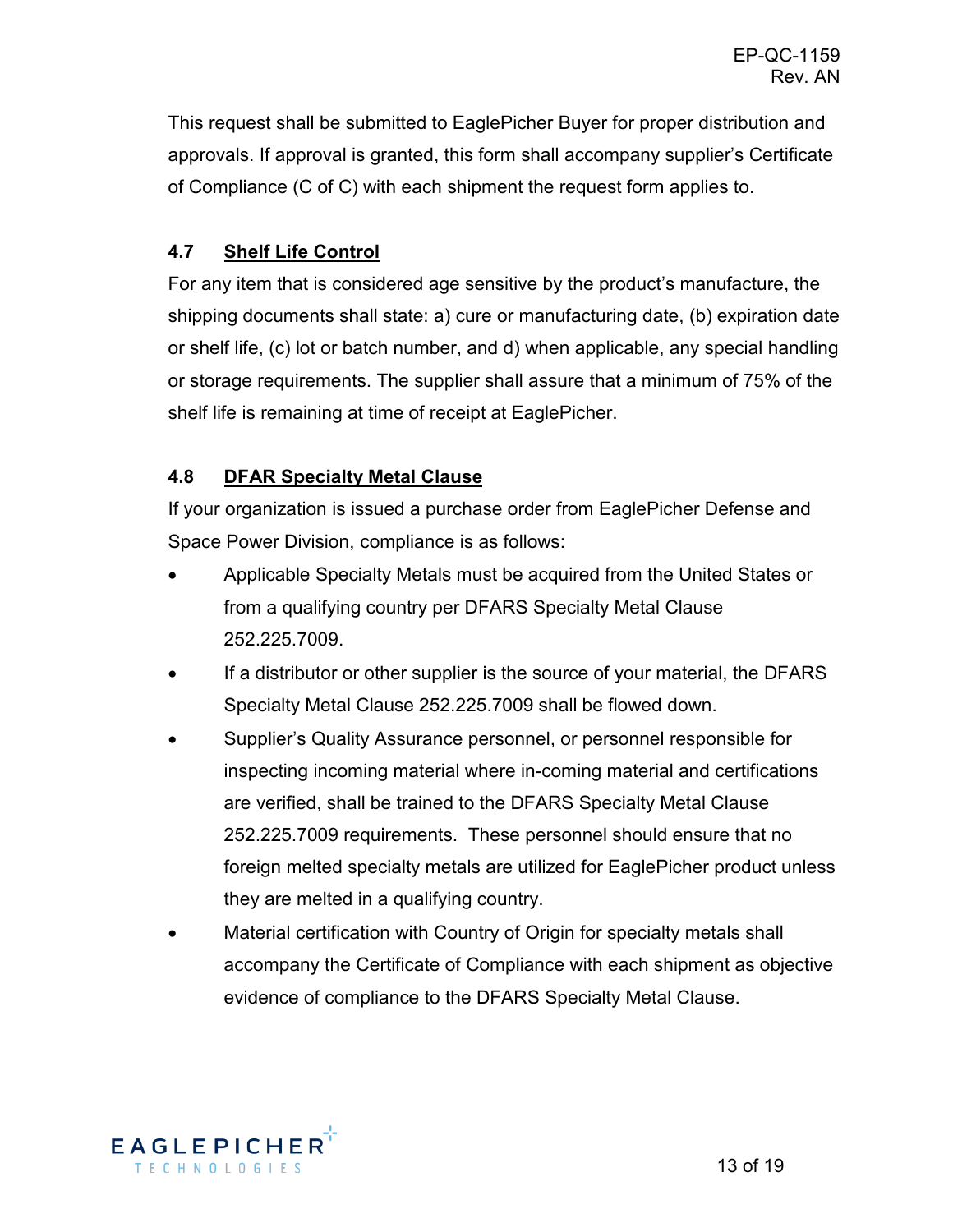#### <span id="page-13-0"></span>**4.9 Counterfeit Parts**

- Counterfeit Item is an unlawful or unauthorized reproduction, substitution, alteration, or the false identification of grade, serial number, lotnumber, date code, or performance characteristic, that has been knowingly mismarked, misidentified, or otherwise misrepresented to be an authentic, unmodified item from the OM, an Authorized Distributor, or an Aftermarket Manufacturer as defined in SAE AS5553 "Counterfeit Electronic Parts; Avoidance, Detection, Mitigation, and Disposition"
- Authorized Distributor is defined as a distributor with which the OEM has a contractual agreement to stock, repackage, sell and distribute its product lines. Authorized distributors normally offer the product for sale with full manufacturer flow-through warranty.
- Seller shall not deliver suspect counterfeit or counterfeit parts to EaglePicher.
- Seller shall purchase product directly from the Original Component Manufacturer (OCM)/Original Equipment Manufacturer (OEM), or through an OCM/OEM authorized distributor chain.
- If the Seller provides EEE parts then the Seller shall have a counterfeit program that complies with SAE AS5553 – Counterfeit Electrical, Electronic, and Electromechanical (EEE) Parts; Avoidance, Detection, Mitigation, and Disposition and DFARS 252.246-7007 – Contractor Counterfeit Electronic Part Detection and Avoidance System, and DFARS 252.246-7008 – Sources of Electronic Parts.
- Seller shall disclose in writing to EaglePicher when the Seller is not authorized for the parts they are supplying or if the seller procured parts from unauthorized sources.

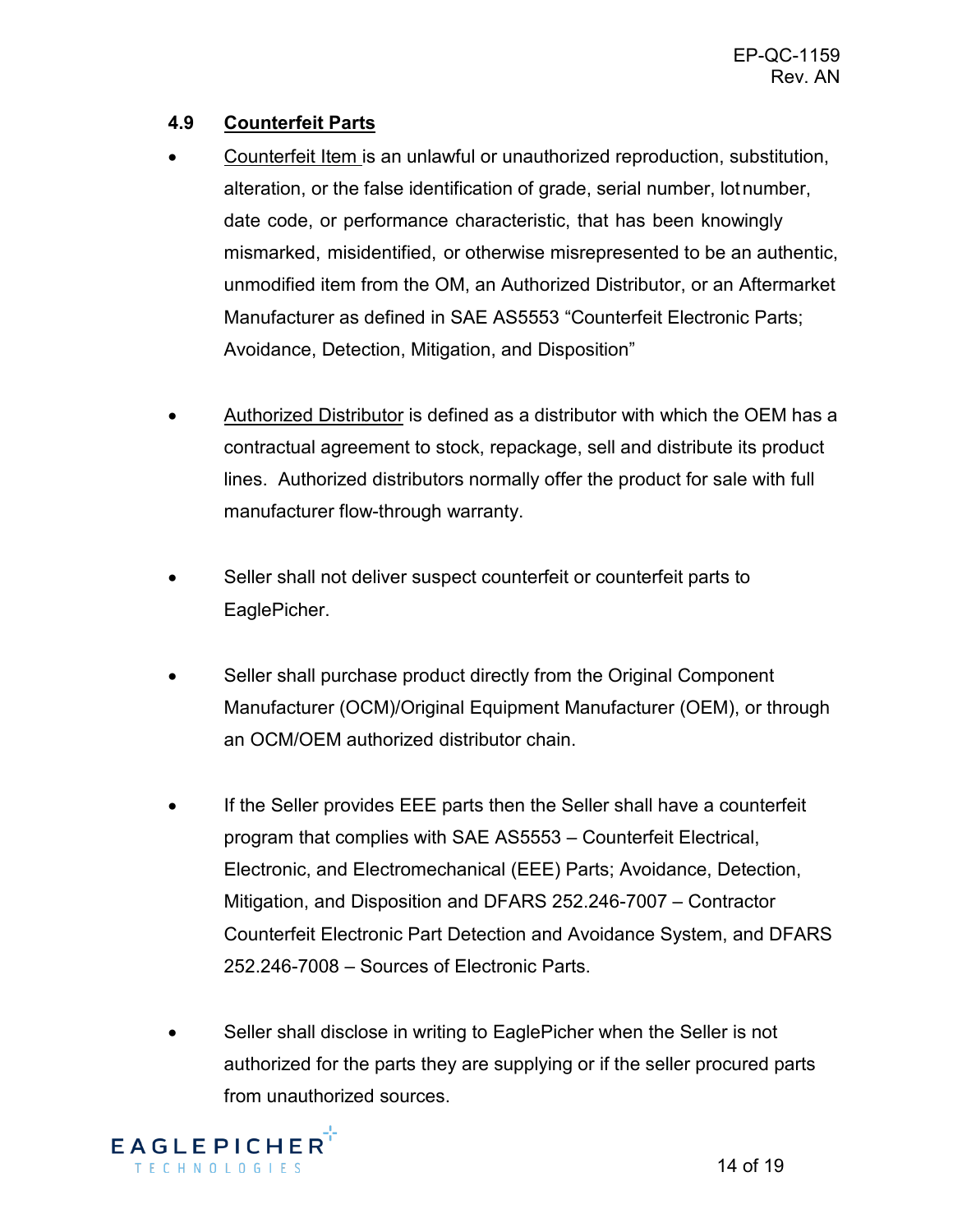- Seller shall immediately notify EaglePicher with the pertinent facts if Seller becomes aware or suspects that it has furnished suspect or confirmed Counterfeit Items. When requested by EaglePicher, Seller shall provide OCM/OEM documentation that authenticates traceability of the affected items to the applicable OCM/OEM.
- Seller and Seller's subcontractors that are allowed access to the US Government Industry Data Exchange Program (GIDEP) shall participate in monitoring GIDEP reports and Seller shall act on GIDEP reports that affect product delivered to Buyer. Seller shall immediately notify EaglePicher with the pertinent facts if Seller becomes aware of or suspects that items delivered for the Purchase Order are, or contain, suspect or confirmed counterfeit items

#### <span id="page-14-0"></span>**4.10 Foreign Object Damage / Debris (FOD)**

The Supplier shall ensure that Foreign Objects and subsequent Foreign Object Damage (FOD) are eliminated from all parts prior to shipment. Suppliers are to maintain a FOD free environment during machining, manufacturing, assembly, maintenance, inspection, storage, packaging and shipping.

Suppliers are responsible for flow down of these requirements to their sub-tier suppliers to ensure FOD free products.

#### <span id="page-14-1"></span>**4.11 Right Of Entry**

The Supplier shall provide access to EaglePicher representatives, their customer and regulatory authorities (accompanied by EaglePicher), if required, to all facilities involved in the order including Suppliers' sub-tier suppliers. Supplier shall provide all applicable procedures, records or other objective evidence as requested for review by EaglePicher. This right of access shall be flowed down to sub-tier suppliers.

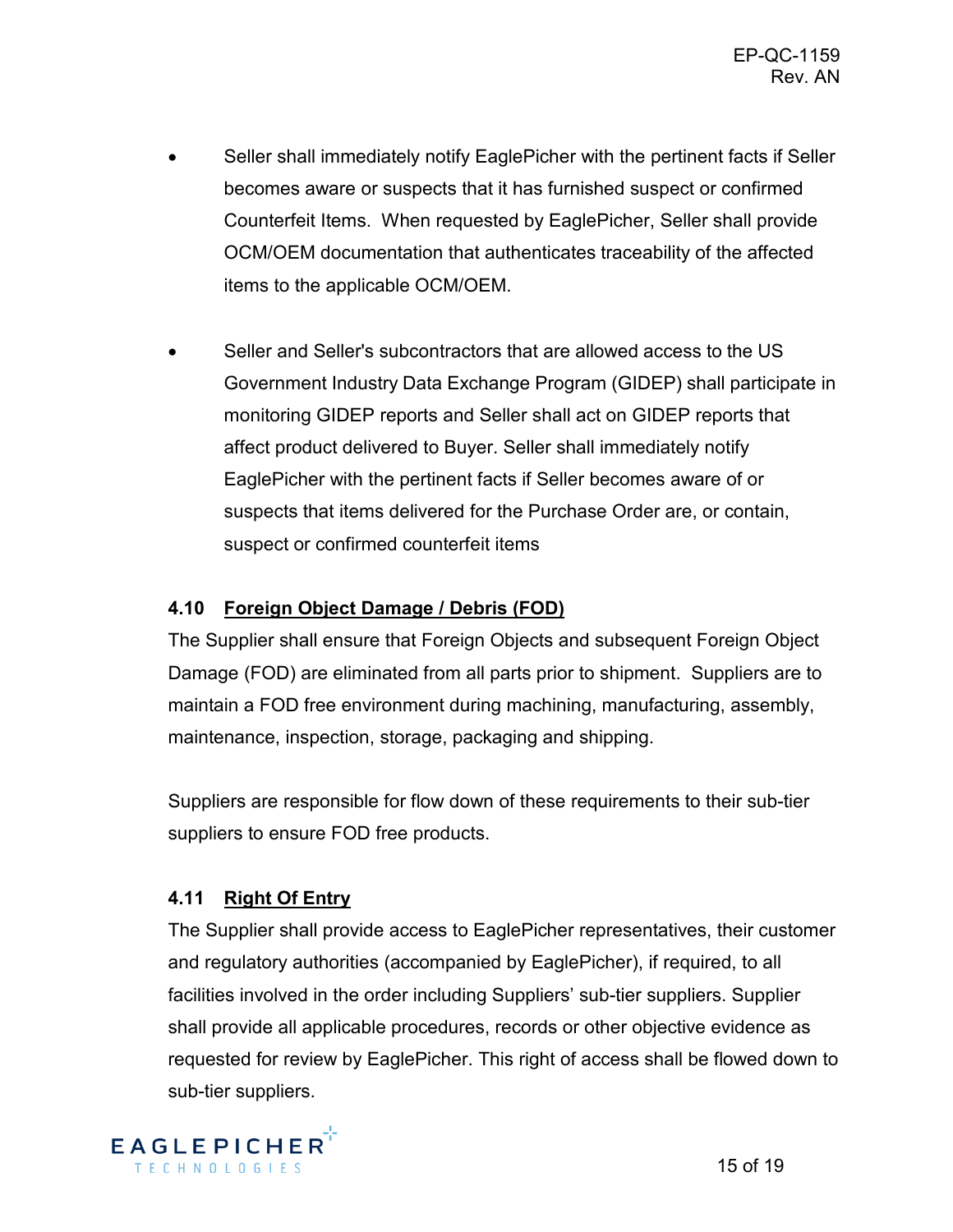#### <span id="page-15-0"></span>**4.12 Packaging and Shipping Requirements**

Packaging shall conform to all the requirements specified on the drawing, specifications, and purchase order. Packaging designed to prevent product contamination, deterioration or loss, and to preclude any shipping damage.

Certificate of Compliance (C of C) and/or Certificate of Analysis (C of A) is required with each shipment to EaglePicher and shall be packaged and sent with the product.

Copies of all Materials Certifications used shall be submitted with the C of C.

#### <span id="page-15-1"></span>**4.13 Supplied Property Control**

#### **Government Furnished Property**

When the Government, in support of EaglePicher purchase orders, furnishes property the Supplier shall maintain a system for the inspection, protection, and control of this property in accordance with FAR 52.245-1. Supplier will report to the applicable Government representative any Government furnished property (GFP) found damaged, malfunctioning, or otherwise unsuitable for use. Supplier will protect deficient GFP to prevent further damage or additional repair costs.

#### **EaglePicher Furnished Material and Tooling**

When the Supplier uses materials or tooling furnished by EaglePicher, the Supplier shall:

- Verify identity, quantity, and completeness.
- Examine to detect damage from transit.
- Identify for inspection status.
- Protect from improper use or disposition.
- Promptly notify EaglePicher when material or tooling is found damaged, malfunctioning, or otherwise unsuitable for use.

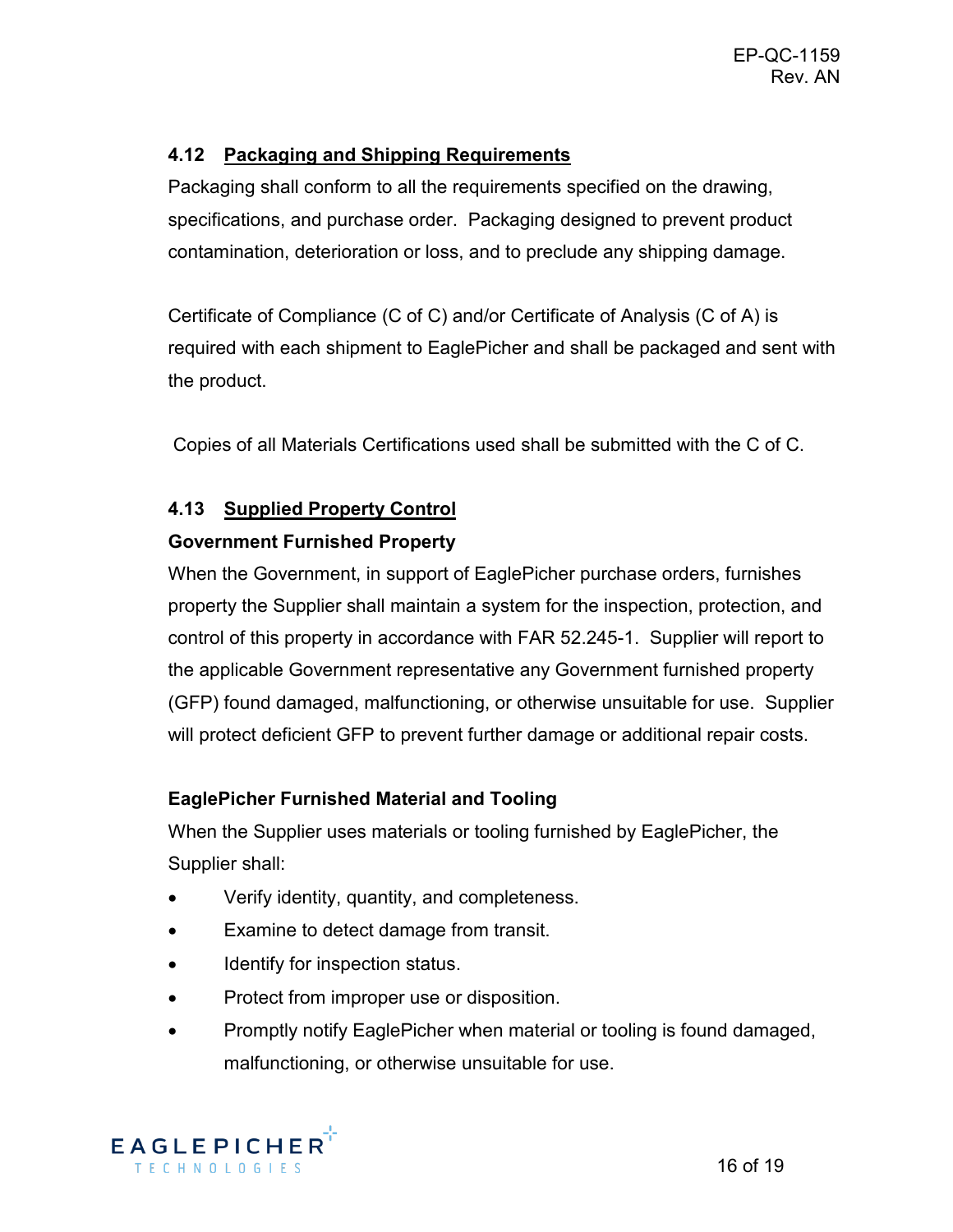Assure modification or repair of material or tooling is not performed without EaglePicher written approval.

#### <span id="page-16-0"></span>**4.14 Parts Obsolescence**

When the Supplier determines that one or more parts or materials involved in the production of any of the requirements contained in EaglePicher purchase orders becomes obsolete or is in danger of being discontinued, the Supplier shall provide written notification to EaglePicher as soon as possible. This notification shall include a "Last Time Buy Notice" prior to any action to discontinue any item on EaglePicher purchase orders.

#### <span id="page-16-1"></span>**4.15 Solder Applications**

Solder applications shall be in accordance with drawing or specification per the latest revision in effect of IPC J-STD-001. The applicable requirements of the IPC standard (including product class – see 1.3) (D1 D2 D3) shall be imposed (See 1.9) on all applicable subcontracts, assembly drawing(s), documentation, and purchase orders. Unless otherwise specified, the requirements of this standard are not imposed on the procurement of commercial-off-the-shelf (COTS) or catalogue assemblies or sub-assemblies.

#### <span id="page-16-2"></span>**4.16 Responses to Industry Alerts**

Supplier shall promptly respond to all of EaglePicher requests for information regarding EaglePicher investigation into Industry Alerts.

#### <span id="page-16-3"></span>**5.0 SUPPLIER EVALUATION AND RE-EVALUATIONS**

- A. For initial supplier evaluations, each Level 1 and 2 Supplier will complete an EaglePicher Supplier Evaluation form.
- B. The results of this evaluation will determine EaglePicher's initial supplier disposition and approval status.

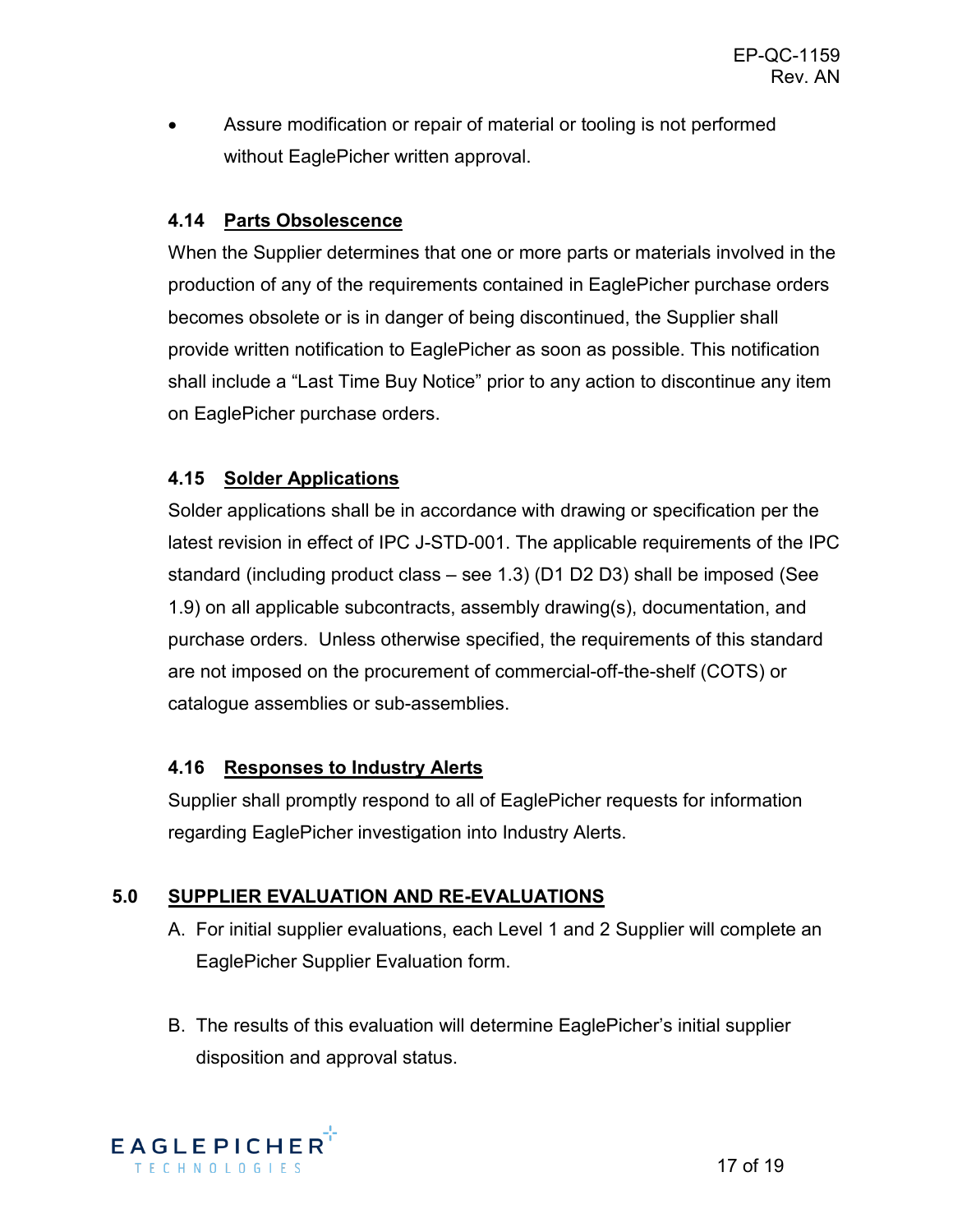- C. New Level 1 Suppliers may be required to have an initial on-site assessment.
- D. Suppliers will be re-evaluated every three years by completing a Supplier Re-Evaluation form.

#### <span id="page-17-1"></span><span id="page-17-0"></span>**6.0 SUPPLIER PERFORMANCE**

#### **6.1 Overall Supplier Rating (OSR)**

Supplier performance will be measured monthly by the Overall Supplier Rating (OSR). The OSR is a combined rating based upon the quality and delivery rating.

 $OSR = (Quality Rating x 60%) + (Delivery Rating x 40%)$ 

Quality Rating = 100 - (Q1+Q2+Q3+Q4)

Q1 = Hardware Rejection Rate

(Rejected Pieces / Pieces Received)

- Q2 = Corrective Action Requests (CARs) (# of CARs Issued x 2 pts)
- Q3 = CAR Responsiveness

(# of Late CAR Responses x 5 pts)

Q4 = Production Impact

(# of Production impacts due to supplier escapes x 10 pts)

Delivery Rating = (Lots On-Time / Lots Received) X 100, where On-Time Lots are up to 5 days late.

Any Supplier who has an Overall Supplier Rating < 85 for two consecutive quarters on their Supplier Scorecard shall be required to develop a corrective action/improvement plan to address performance issues and could have a quality audit scheduled if the performance is tied to quality problems. See Table 1 for the rating scale.